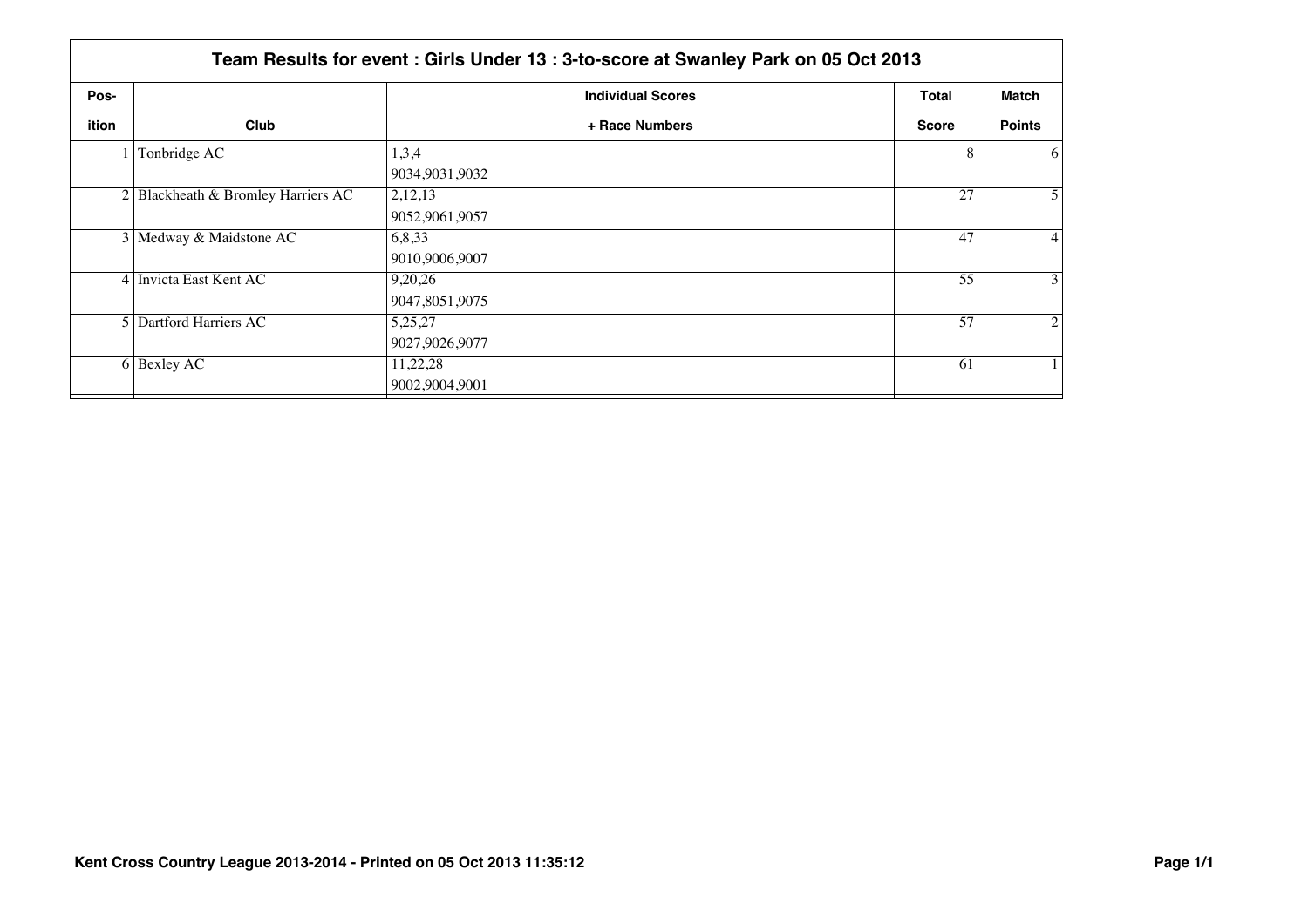|                | Team Results for event: Boys Under 13: 3-to-score at Swanley Park on 05 Oct 2013 |                              |              |                  |  |
|----------------|----------------------------------------------------------------------------------|------------------------------|--------------|------------------|--|
| Pos-           |                                                                                  | <b>Individual Scores</b>     | <b>Total</b> | Match            |  |
| ition          | Club                                                                             | + Race Numbers               | <b>Score</b> | <b>Points</b>    |  |
|                | 1 Blackheath & Bromley Harriers AC                                               | 1,3,5<br>4047,4049,4064      | 9            | 7 <sup>1</sup>   |  |
| 2              | <b>Thanet Road Runners AC</b>                                                    | 2,8,30<br>4008,4009,4014     | 40           | $\vert 6 \vert$  |  |
|                | 3 Medway & Maidstone AC                                                          | 7,16,21<br>4042,4039,4043    | 44           | 5 <sup>1</sup>   |  |
|                | 4 Invicta East Kent AC                                                           | 13, 19, 20<br>4027,4069,4031 | 52           | $\left 4\right $ |  |
| 5 <sup>1</sup> | Tonbridge AC                                                                     | 12, 17, 23<br>4021,4024,4020 | 52           | 3 <sup>1</sup>   |  |
|                | 6 Dartford Harriers AC                                                           | 18,28,31<br>4071,4072,4032   | 77           | $\overline{2}$   |  |
|                | $7$ Bexley AC                                                                    | 26, 37, 39<br>4002,4003,4074 | 102          |                  |  |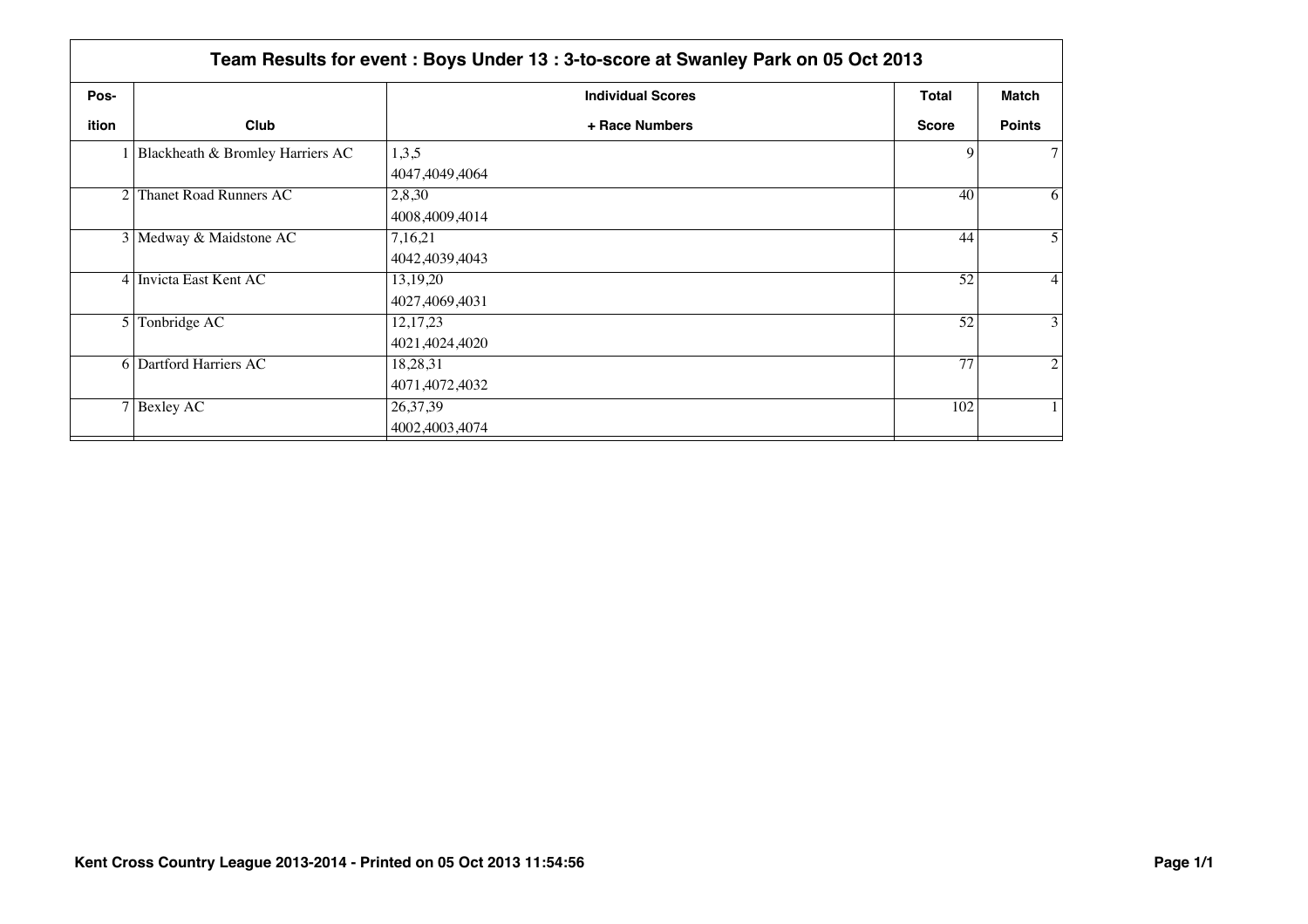|                | Team Results for event: Girls Under 15: 3-to-score at Swanley Park on 05 Oct 2013 |                              |                 |                  |  |
|----------------|-----------------------------------------------------------------------------------|------------------------------|-----------------|------------------|--|
| Pos-           |                                                                                   | <b>Individual Scores</b>     | <b>Total</b>    | Match            |  |
| ition          | Club                                                                              | + Race Numbers               | <b>Score</b>    | <b>Points</b>    |  |
|                | Blackheath & Bromley Harriers AC                                                  | 2,4,5<br>8060,8076,8065      | 11              | 7 <sup>1</sup>   |  |
|                | 2 Invicta East Kent AC                                                            | 7,12,13<br>8047,8048,8049    | $\overline{32}$ | $\vert 6 \vert$  |  |
| 3 <sup>1</sup> | Tonbridge AC                                                                      | 10,11,15<br>8032,8039,8034   | 36              | 5 <sup>1</sup>   |  |
|                | 4 Dartford Harriers AC                                                            | 3,9,33<br>8030,8031,8027     | 45              | $\left 4\right $ |  |
|                | 5 Cambridge Harriers AC                                                           | 1,24,34<br>8082,8089,8085    | 59              | 3 <sup>1</sup>   |  |
|                | 6 Medway & Maidstone AC                                                           | 18,21,25<br>8019,8007,8006   | 64              | $\overline{2}$   |  |
|                | 7 Claremont School                                                                | 20,23,29<br>8046, 8045, 8043 | 72              |                  |  |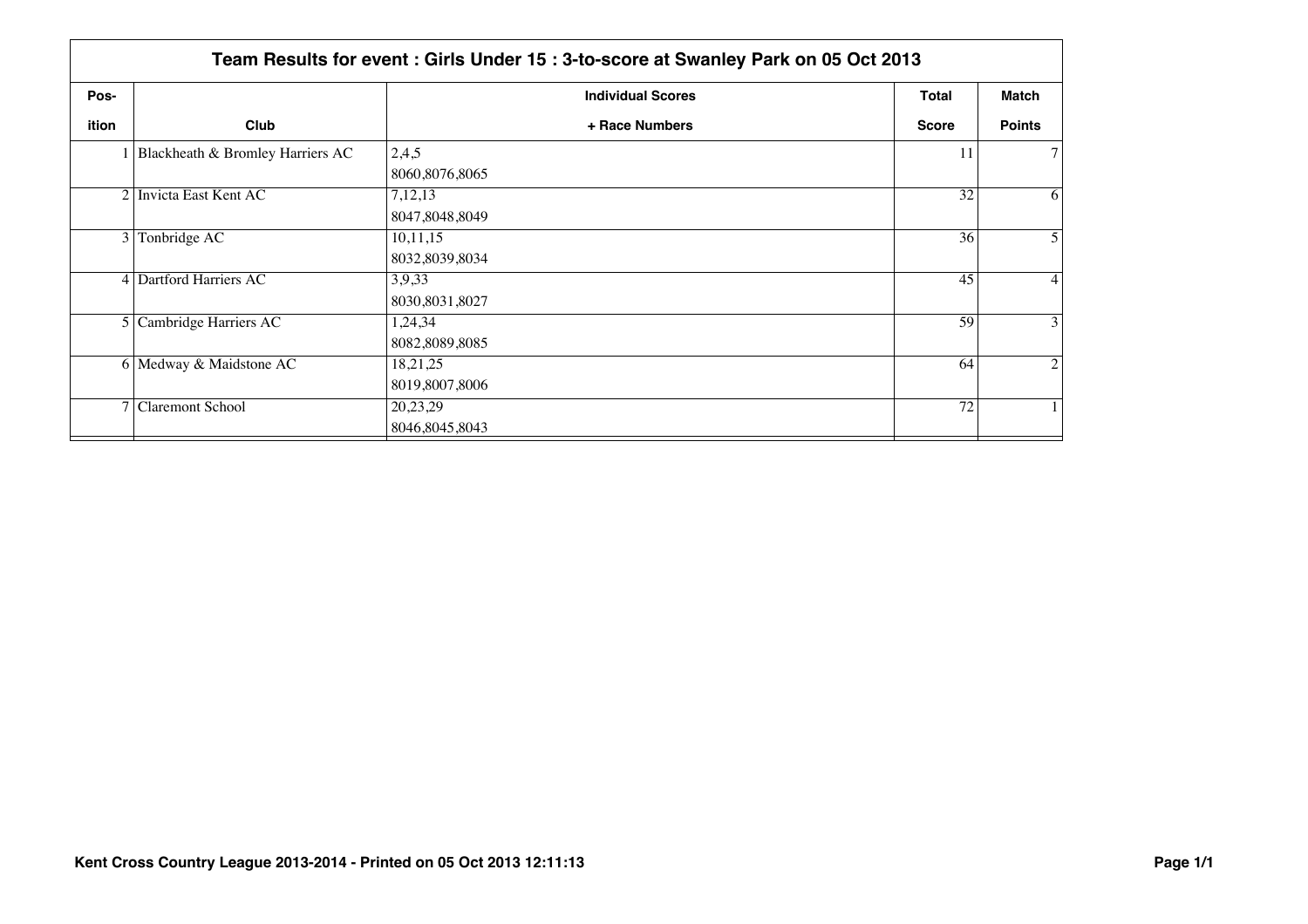|       | Team Results for event: Boys Under 15: 3-to-score at Swanley Park on 05 Oct 2013 |                            |              |                 |  |
|-------|----------------------------------------------------------------------------------|----------------------------|--------------|-----------------|--|
| Pos-  |                                                                                  | <b>Individual Scores</b>   | <b>Total</b> | <b>Match</b>    |  |
| ition | Club                                                                             | + Race Numbers             | <b>Score</b> | <b>Points</b>   |  |
|       | Tonbridge AC                                                                     | 1,2,4<br>3022,3019,3028    |              | 51              |  |
|       | $2 $ Blackheath & Bromley Harriers AC                                            | 5,7,10<br>3065, 3081, 3069 | 22           | $\vert 4 \vert$ |  |
|       | 3 Cambridge Harriers AC                                                          | 3,8,28<br>3036, 3035, 3041 | 39           | $\frac{3}{ }$   |  |
|       | 4 Beech Grove Academy                                                            | 14,20,21<br>3002,3003,3001 | 55           | $\overline{2}$  |  |
|       | 5 Medway & Maidstone AC                                                          | 17,22,25<br>3058,3061,3085 | 64           |                 |  |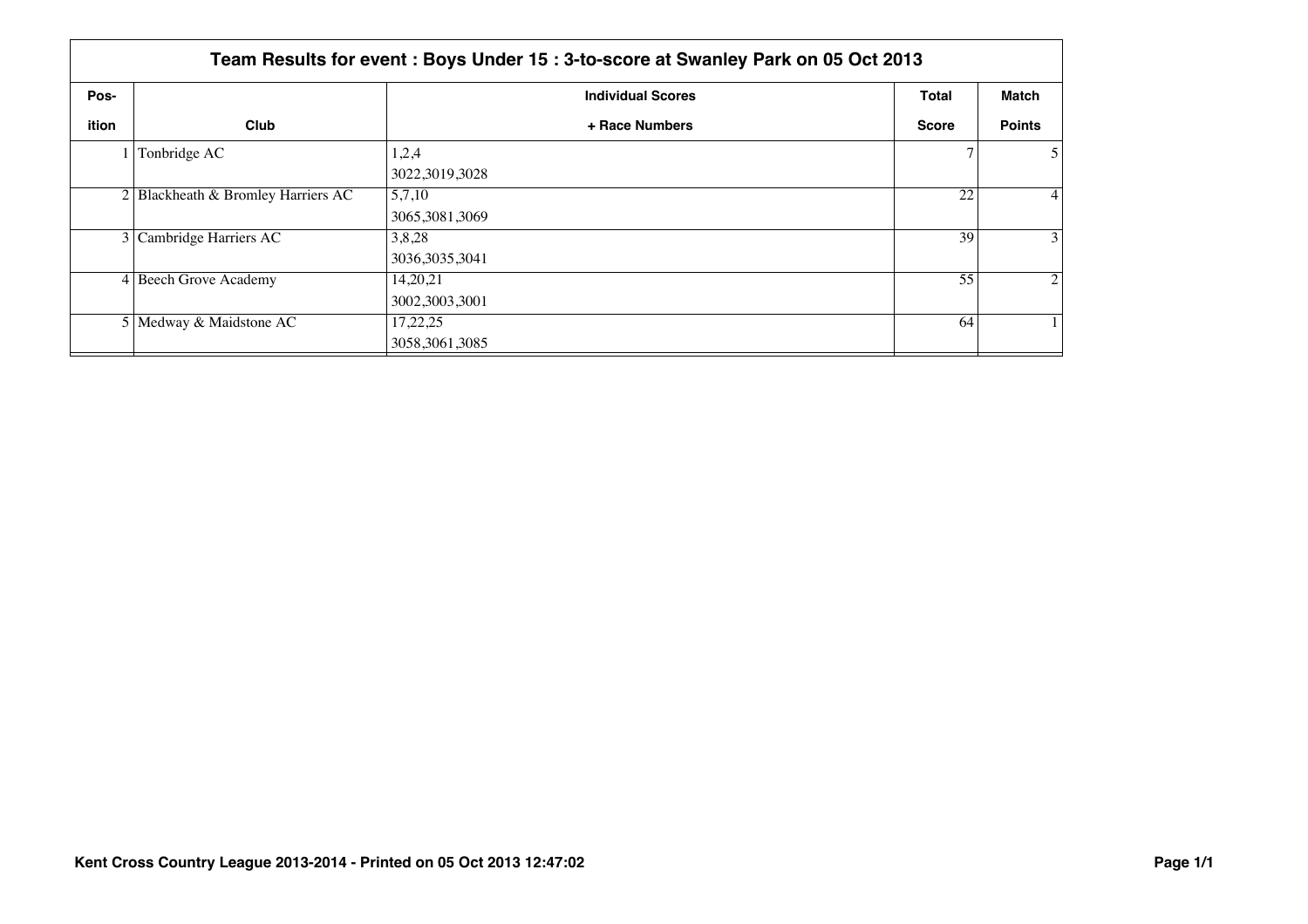|       | Team Results for event: Women Under 17 : 3-to-score at Swanley Park on 05 Oct 2013 |                          |              |                 |  |
|-------|------------------------------------------------------------------------------------|--------------------------|--------------|-----------------|--|
| Pos-  |                                                                                    | <b>Individual Scores</b> | <b>Total</b> | Match           |  |
| ition | Club                                                                               | + Race Numbers           | <b>Score</b> | <b>Points</b>   |  |
|       | 1 Invicta East Kent AC                                                             | 1,5,6                    | 12           | $\vert 4 \vert$ |  |
|       |                                                                                    | 7022,7021,7049           |              |                 |  |
|       | $2 $ Blackheath & Bromley Harriers AC                                              | 2,7,8                    | 17           | 3 <sup>1</sup>  |  |
|       |                                                                                    | 7035,7037,7032           |              |                 |  |
| 3 I   | Tonbridge AC                                                                       | 3,13,14                  | 30           | $\overline{2}$  |  |
|       |                                                                                    | 7040,7016,7014           |              |                 |  |
|       | 4 Sevenoaks School                                                                 | 20,24,25                 | 69           |                 |  |
|       |                                                                                    | 7041,7043,7042           |              |                 |  |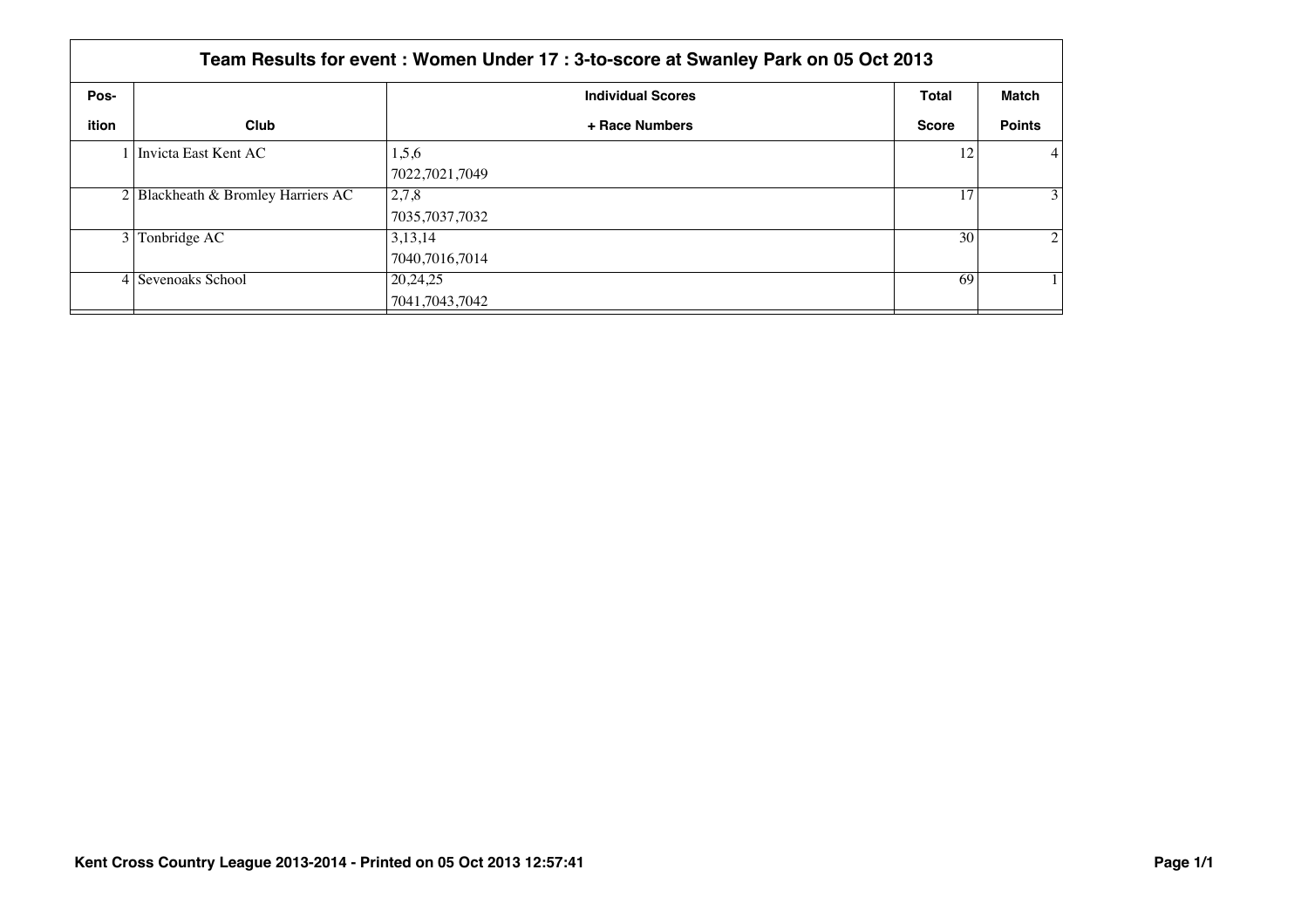|                | Team Results for event: Men Under 17: 3-to-score at Swanley Park on 05 Oct 2013 |                          |              |                   |
|----------------|---------------------------------------------------------------------------------|--------------------------|--------------|-------------------|
| Pos-           |                                                                                 | <b>Individual Scores</b> | <b>Total</b> | Match             |
| ition          | Club                                                                            | + Race Numbers           | <b>Score</b> | <b>Points</b>     |
|                | Tonbridge AC                                                                    | 3,4,5                    | 12           | 8 <sup>1</sup>    |
|                |                                                                                 | 2013, 2012, 2010         |              |                   |
|                | $2$ Blackheath & Bromley Harriers AC                                            | 1,2,22                   | 25           | 7 <sup>1</sup>    |
|                |                                                                                 | 2055, 2057, 2049         |              |                   |
|                | $3$ Bexley AC                                                                   | 13, 14, 19               | 46           | 6                 |
|                |                                                                                 | 2005, 2003, 2004         |              |                   |
|                | 4 Invicta East Kent AC                                                          | 9,12,25                  | 46           | $\overline{5}$    |
|                |                                                                                 | 2026, 2022, 2023         |              |                   |
| 5 <sup>1</sup> | Sevenoaks School                                                                | 11,15,38                 | 64           | $\left 4\right $  |
|                |                                                                                 | 2064, 2067, 2066         |              |                   |
|                | <b>6</b> Dartford Harriers AC                                                   | 18,21,30                 | 69           | $\lvert 3 \rvert$ |
|                |                                                                                 | 2031, 2030, 2032         |              |                   |
| 7 I            | Cambridge Harriers AC                                                           | 10,24,43                 | 77           | $\overline{2}$    |
|                |                                                                                 | 2039, 2037, 2035         |              |                   |
|                | 8 Medway & Maidstone AC                                                         | 44,47,48                 | 139          |                   |
|                |                                                                                 | 2047, 2061, 2078         |              |                   |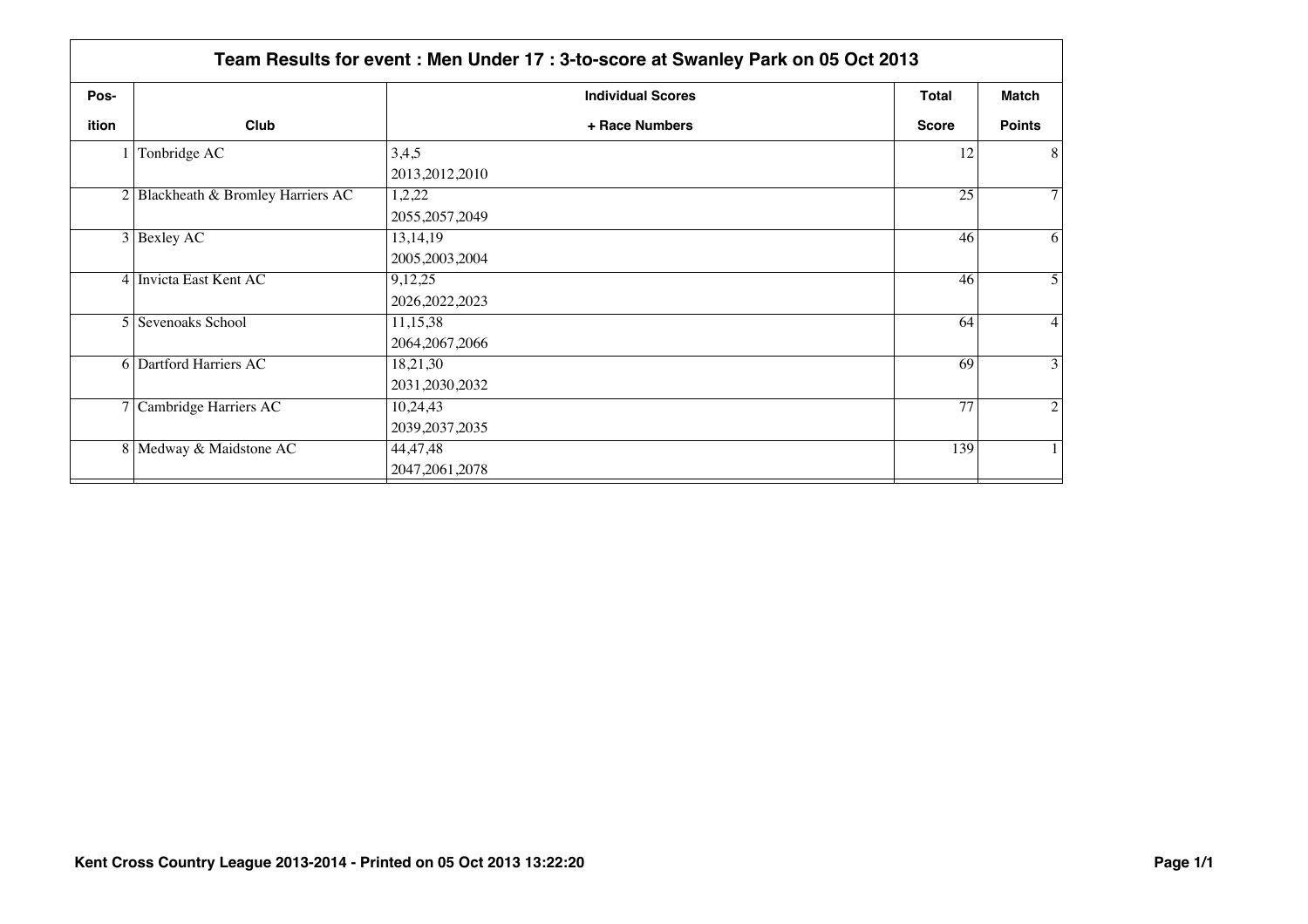| Pos-  |                                     | <b>Individual Scores</b> | <b>Total</b>     | <b>Match</b>    |
|-------|-------------------------------------|--------------------------|------------------|-----------------|
| ition | Club                                | + Race Numbers           | <b>Score</b>     | <b>Points</b>   |
|       | 1   Invicta East Kent AC            | 1,8,9                    | 18               | 15              |
|       |                                     | 6014,5160,6012           |                  |                 |
|       | 2 Medway & Maidstone AC             | 6,10,12                  | $\overline{28}$  | $\overline{14}$ |
|       |                                     | 5014,6004,5010           |                  |                 |
|       | 3 Blackheath & Bromley Harriers AC  | 5,13,15                  | $\overline{33}$  | $\overline{13}$ |
|       |                                     | 5133,5138,5132           |                  |                 |
|       | 4 Kent AC                           | 7,17,20                  | 44               | $\overline{12}$ |
|       |                                     | 5068,5063,5060           |                  |                 |
|       | 5 Tonbridge AC                      | 4,16,26                  | 46               | $\overline{11}$ |
|       |                                     | 6029,6016,5031           |                  |                 |
|       | 6 Tunbridge Wells Harriers          | 2,23,25                  | $\overline{50}$  | $\overline{10}$ |
|       |                                     | 5106,5107,5105           |                  |                 |
|       | 7 Bexley AC                         | 3,24,33                  | 60               | $\overline{9}$  |
|       |                                     | 5002,6003,5186           |                  |                 |
|       | 8 Dartford Harriers AC              | 31,36,38                 | 105              | $\overline{8}$  |
|       |                                     | 5191,5019,5023           |                  |                 |
|       | 9 Folkestone RC                     | 22,43,46                 | 111              | $\overline{7}$  |
|       |                                     | 5089,5091,5084           |                  |                 |
|       | 10 Greenwich Tritons Triathlon Club | 11,52,63                 | $\overline{126}$ | $\overline{6}$  |
|       |                                     | 5046,5054,5051           |                  |                 |
|       | 11 Istead & Ifield Harriers         | 57,60,68                 | 185              | $\overline{5}$  |
|       |                                     | 5041,5037,5035           |                  |                 |
|       | 12 Beckenham RC                     | 48,69,72                 | 189              | $\overline{4}$  |
|       |                                     | 5116,5120,5119           |                  |                 |
|       | 13 University of Kent               | 59,61,89                 | $\overline{209}$ | $\overline{3}$  |
|       |                                     | 5167,5169,6024           |                  |                 |
|       | 14 Cambridge Harriers AC            | 66,74,85                 | $\overline{225}$ | $\overline{2}$  |
|       |                                     | 5082,5081,5078           |                  |                 |
|       | 15 Dartford Road Runners            | 81,90,91                 | 262              | $\mathbf{1}$    |
|       |                                     | 5193,5174,5175           |                  |                 |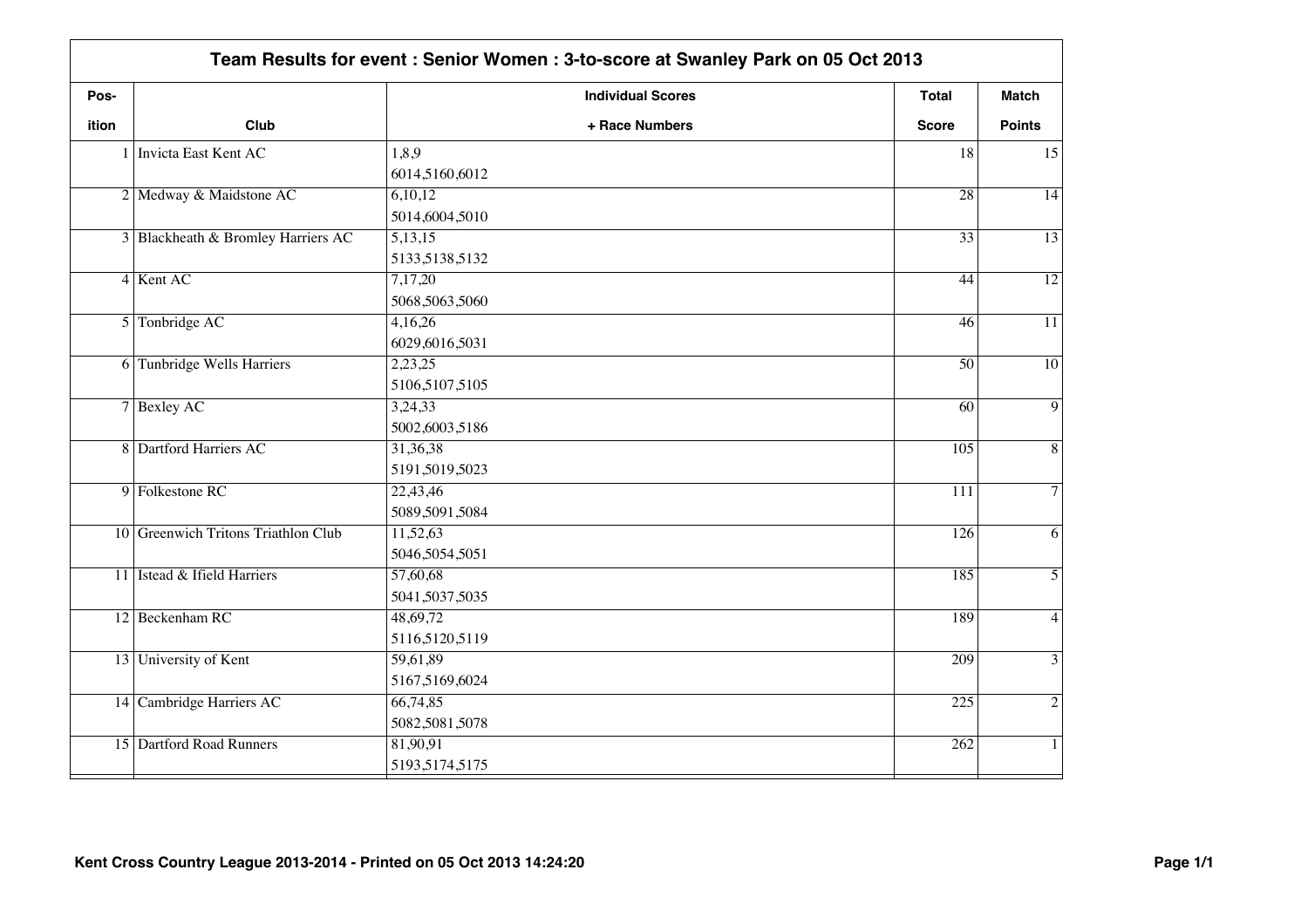| Pos-           |                                    | <b>Individual Scores</b>      | Total        | <b>Match</b>   |
|----------------|------------------------------------|-------------------------------|--------------|----------------|
| ition          | Club                               | + Race Numbers                | <b>Score</b> | <b>Points</b>  |
|                | Medway & Maidstone AC              | 6, 10, 12, 14, 18, 34         | 94           | 9              |
|                |                                    | 5014,6004,5010,5013,5009,5016 |              |                |
|                | 2 Blackheath & Bromley Harriers AC | 5, 13, 15, 21, 29, 30         | 113          | 8              |
|                |                                    | 5133,5138,5132,5190,5134,5146 |              |                |
| 3 <sup>1</sup> | Tonbridge AC                       | 4, 16, 26, 28, 35, 39         | 148          | $\tau$         |
|                |                                    | 6029,6016,5031,6015,5029,5027 |              |                |
|                | 4 Tunbridge Wells Harriers         | 2,23,25,27,40,42              | 159          | 6              |
|                |                                    | 5106,5107,5105,5103,5099,5101 |              |                |
|                | 5 Kent AC                          | 7, 17, 20, 32, 53, 65         | 194          | 5              |
|                |                                    | 5068,5063,5060,5064,5062,5055 |              |                |
|                | $6$ Bexley AC                      | 3,24,33,51,76,77              | 264          | $\overline{4}$ |
|                |                                    | 5002,6003,5186,5001,5189,5007 |              |                |
|                | 7 Folkestone RC                    | 22,43,46,58,62,71             | 302          | 3              |
|                |                                    | 5089,5091,5084,5092,5090,5085 |              |                |
|                | 8 Istead & Ifield Harriers         | 57,60,68,86,101,105           | 477          | 2              |
|                |                                    | 5041,5037,5035,5036,5044,5038 |              |                |
| 9              | Cambridge Harriers AC              | 66, 74, 85, 87, 98, 99        | 509          |                |
|                |                                    | 5082,5081,5078,5070,5080,5074 |              |                |
|                |                                    |                               |              |                |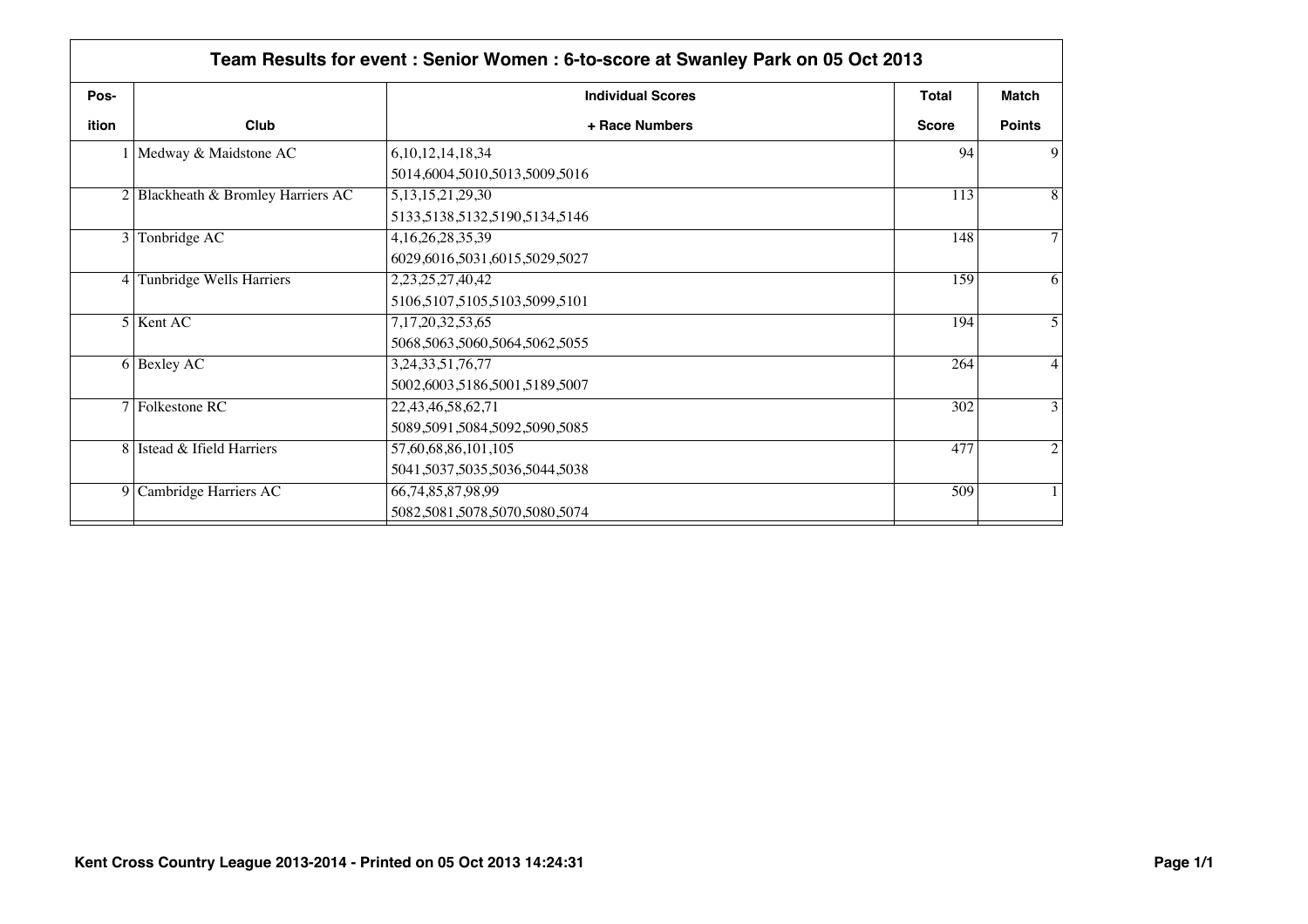|       | Team Results for event: Senior Men: 4-to-score at Swanley Park on 05 Oct 2013 |                          |                  |                 |
|-------|-------------------------------------------------------------------------------|--------------------------|------------------|-----------------|
| Pos-  |                                                                               | <b>Individual Scores</b> | <b>Total</b>     | <b>Match</b>    |
| ition | Club                                                                          | + Race Numbers           | <b>Score</b>     | <b>Points</b>   |
|       | 1 Tonbridge AC                                                                | 3,4,5,7                  | 19               | 17              |
|       |                                                                               | 40,1014,1023,1020        |                  |                 |
|       | 2 Medway & Maidstone AC                                                       | 1,15,24,28               | $\overline{68}$  | $\overline{16}$ |
|       |                                                                               | 2,4,9,19                 |                  |                 |
|       | 3 Cambridge Harriers AC                                                       | 9,19,23,32               | 83               | $\overline{15}$ |
|       |                                                                               | 347, 102, 86, 348        |                  |                 |
|       | 4 Dartford Harriers AC                                                        | 6,22,31,47               | 106              | $\overline{14}$ |
|       |                                                                               | 194,205,199,200          |                  |                 |
|       | 5 Blackheath & Bromley Harriers AC                                            | 12,16,37,42              | 107              | $\overline{13}$ |
|       |                                                                               | 298, 295, 297, 303       |                  |                 |
|       | 6 Bexley AC                                                                   | 20,26,29,40              | $\overline{115}$ | $\overline{12}$ |
|       |                                                                               | 1010, 1011, 1006, 1004   |                  |                 |
|       | 7 Beckenham RC                                                                | 17,27,45,49              | 138              | $\overline{11}$ |
|       |                                                                               | 225,210,226,216          |                  |                 |
|       | 8 Invicta East Kent AC                                                        | 25,38,63,84              | 210              | 10              |
|       |                                                                               | 250, 252, 249, 255       |                  |                 |
|       | 9 South Kent Harriers                                                         | 2,36,62,124              | 224              | $\overline{9}$  |
|       |                                                                               | 286, 285, 288, 289       |                  |                 |
|       | 10 Tunbridge Wells Harriers                                                   | 50,58,60,73              | 241              | $\overline{8}$  |
|       |                                                                               | 163, 185, 167, 173       |                  |                 |
|       | 11 Folkestone RC                                                              | 35,51,68,103             | 257              | $\overline{7}$  |
|       |                                                                               | 134, 140, 132, 136       |                  |                 |
|       | 12 Istead & Ifield Harriers                                                   | 44,71,74,85              | 274              | $\overline{6}$  |
|       |                                                                               | 63,64,60,66              |                  |                 |
|       | 13 Dartford Road Runners                                                      | 34,48,101,112            | 295              | $\overline{5}$  |
|       |                                                                               | 247, 241, 246, 245       |                  |                 |
|       | 14 Greenwich Tritons Triathlon Club                                           | 56,66,78,141             | 341              | $\overline{4}$  |
|       |                                                                               | 119,115,110,120          |                  |                 |
|       | 15 Medway Triathlon Club                                                      | 53,86,100,147            | 386              | $\overline{3}$  |
|       |                                                                               | 278, 282, 280, 283       |                  |                 |
|       |                                                                               |                          |                  |                 |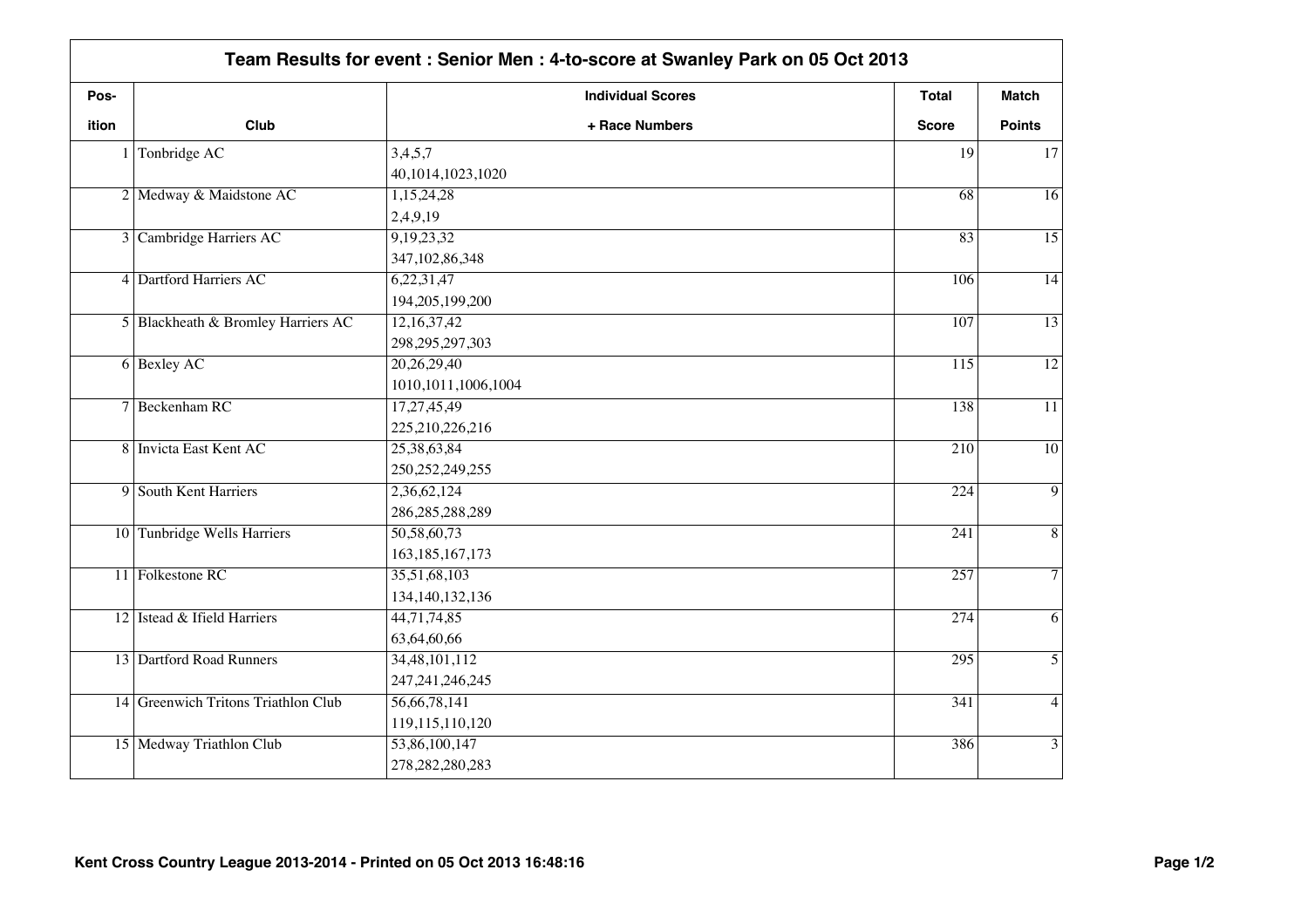|       | Team Results for event: Senior Men: 4-to-score at Swanley Park on 05 Oct 2013 |                          |              |               |  |  |
|-------|-------------------------------------------------------------------------------|--------------------------|--------------|---------------|--|--|
| Pos-  |                                                                               | <b>Individual Scores</b> | Total        | Match         |  |  |
| ition | Club                                                                          | + Race Numbers           | <b>Score</b> | <b>Points</b> |  |  |
|       | 16 University of Kent                                                         | 43, 102, 128, 139        | 412          | $\mathcal{D}$ |  |  |
|       |                                                                               | 259, 262, 269, 1044      |              |               |  |  |
|       | 17 Ashford & District RRC                                                     | 83, 108, 153, 171        | 515          |               |  |  |
|       |                                                                               | 311,339,310,317          |              |               |  |  |